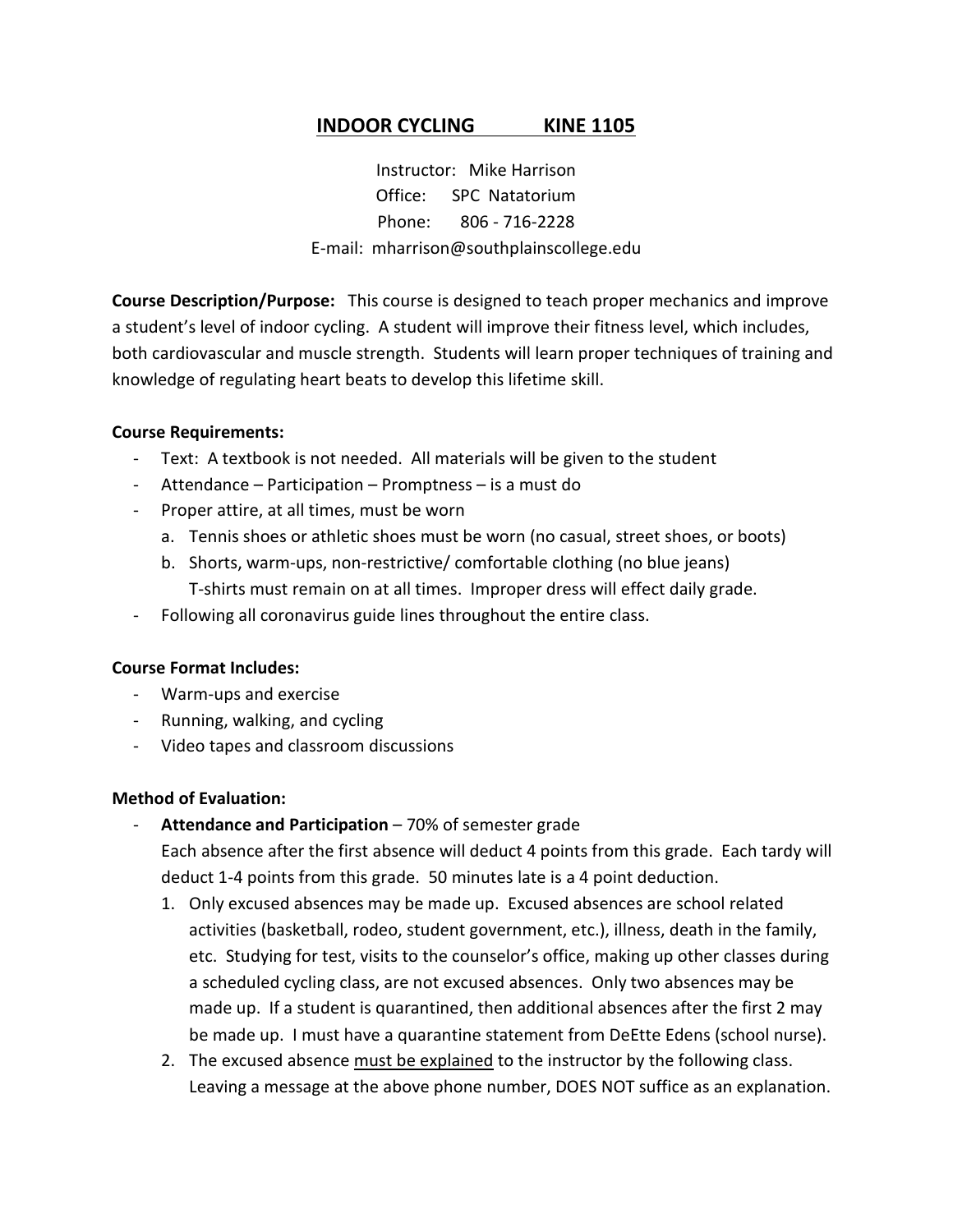A student will be dropped after their  $6<sup>th</sup>$  absence. A student will be dropped if 4 unexcused absences occur in the first 4 weeks of class. A student will also be dropped if they miss 4 consecutive day's (2 weeks) of classes, without contacting the instructor.

- 3. If the student fails to tell the instructor about the excused absence by the following class, it will be marked as an unexcused absence, and the student will not be able to make the class up.
- 4. Last day to make up excused absences is \_\_\_\_\_\_\_\_\_\_\_\_\_\_.
- 5. A tardy may not be made up. Tell the instructor of any reason for an excused tardy. Receiving a total of -4 points for tardies, is equivalent to an absence.
- 6. Procedure for making up an excused absence.
	- a. Attend another of Mike Harrison's classes.
	- b. Placing a "Map my Run" app on your phone and send all information to Mike Harrison's email. This must be done within a week of the walk.
- 7. Participation and promptness is a must. A student must participate in all areas of the class. A deduction in the daily grade will result if student fails to actively participate.
- **Test's** 20% of Semester Grade

Two test will be given throughout the semester. These test will cover everything learned including first day handouts, heart rate information, lectures, videos, muscles used and techniques.

**Final** – 10% of Semester Grade FINAL EXAM DATE & TIME:

1. The final exam will be comprehensive.

All students must take the "final" unless they can fulfill the exemption requirements. Exempt:

- a. If student does not have more than one absence and-
- b. Holds a 70 or better on the average of their two test.

# **ADDITIONAL INFORMATION:**

- 1. Lockers are free and are on a first come first serve basis. Students will provide their own locks and must remove them at the end of the semester. Let the kinesiology office know which locker you reserve.
- 2. Student provides all of their own personal shower items.
- 3. No cell phones during class. Make sure they are silenced.
- 4. Water is all that is allowed in class unless other food or drink is required for special circumstances. Let instructor know.
- 5. Please use restroom and be prepared for class.

LAST DAY TO DROP CLASS:

**Depending on the # of students in class, the student may have to work out on their own, one day a week. The student will meet one day in the class room**